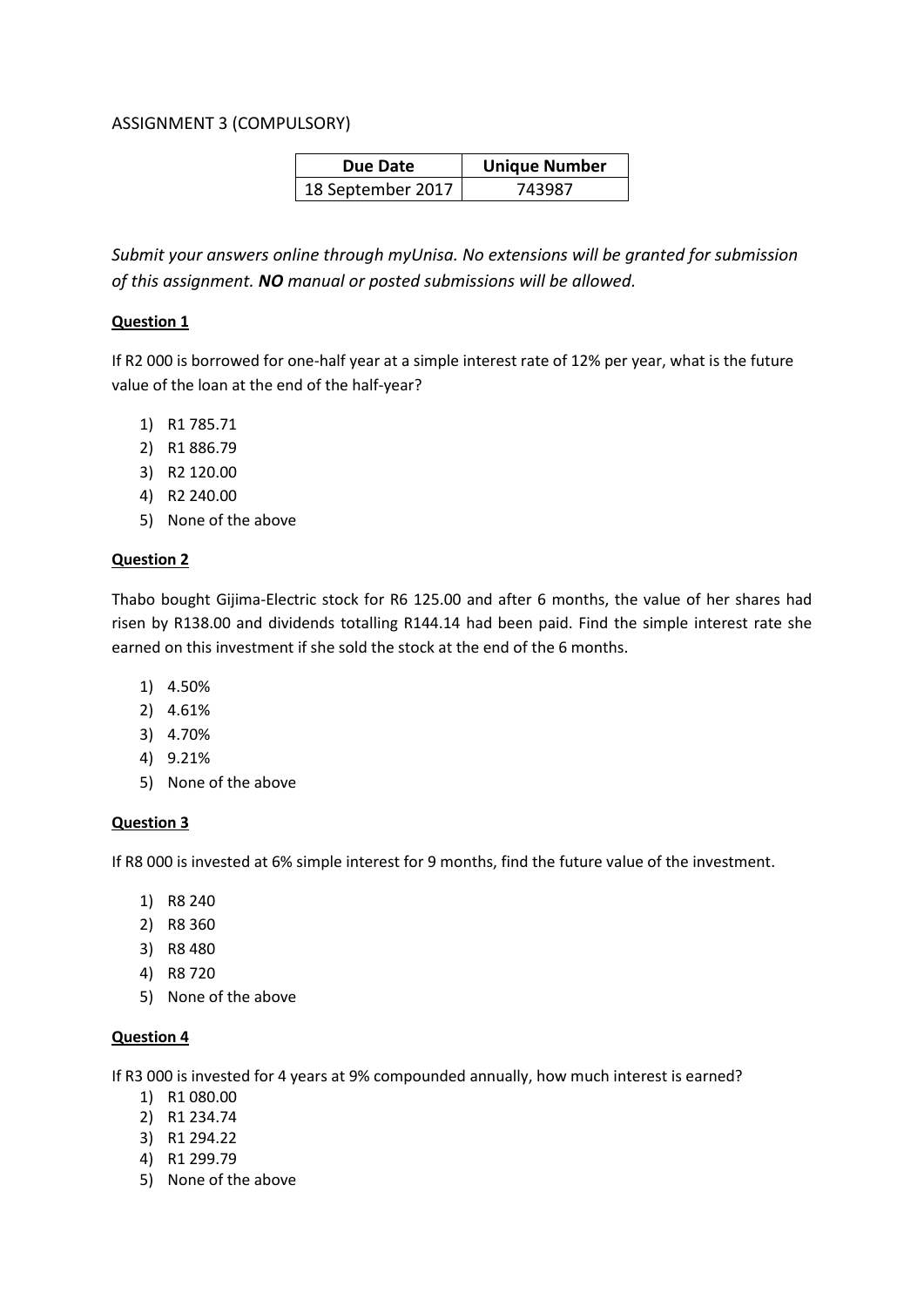What amount must be invested at 6.5%, compounded quartely, so that it will be worth R25 000 after 8 years?

- 1) R14 883.01
- 2) R14 925.27
- 3) R14 986.46
- 4) R14 863.01
- 5) None of the above

## **Question 6**

If R5 000 is invested at 6% compounded monthly for 5 years, find the future value of the investment.

- 1) R6 719.58
- 2) R6 749.13
- 3) R6 744.25
- 4) R6 749.29
- 5) None of the above

## **Question 7**

How long does it take an investment of R10 000 to double if it is invested at 8%, compounded daily?

- 1) 8.70 years
- 2) 8.69 years
- 3) 8.67 years
- 4) 8.83 years
- 5) None of the above

#### **Question 8**

Jenny invests R2 000 at the end of each of 8 years in an account that earns 10%, compounded annually. After the initial 8 years, no additional contributions are made, but the investment continues to earn 10%, compounded annually, for 36 more years (until Jenny is age 65). How much does Jenny have at age 65?

- 1) R530 112.61
- 2) R707 028.03
- 3) R1 305 281.52
- 4) R598 253.61
- 5) None of the above

#### **Question 9**

Suppose R100 is deposited at the end of each month for 3 years in an account that pays 6%, compounded monthly. Find the future value.

- 1) R4 287.66
- 2) R3 933.61
- 3) R4 038.05
- 4) R3 953.28
- 5) None of the above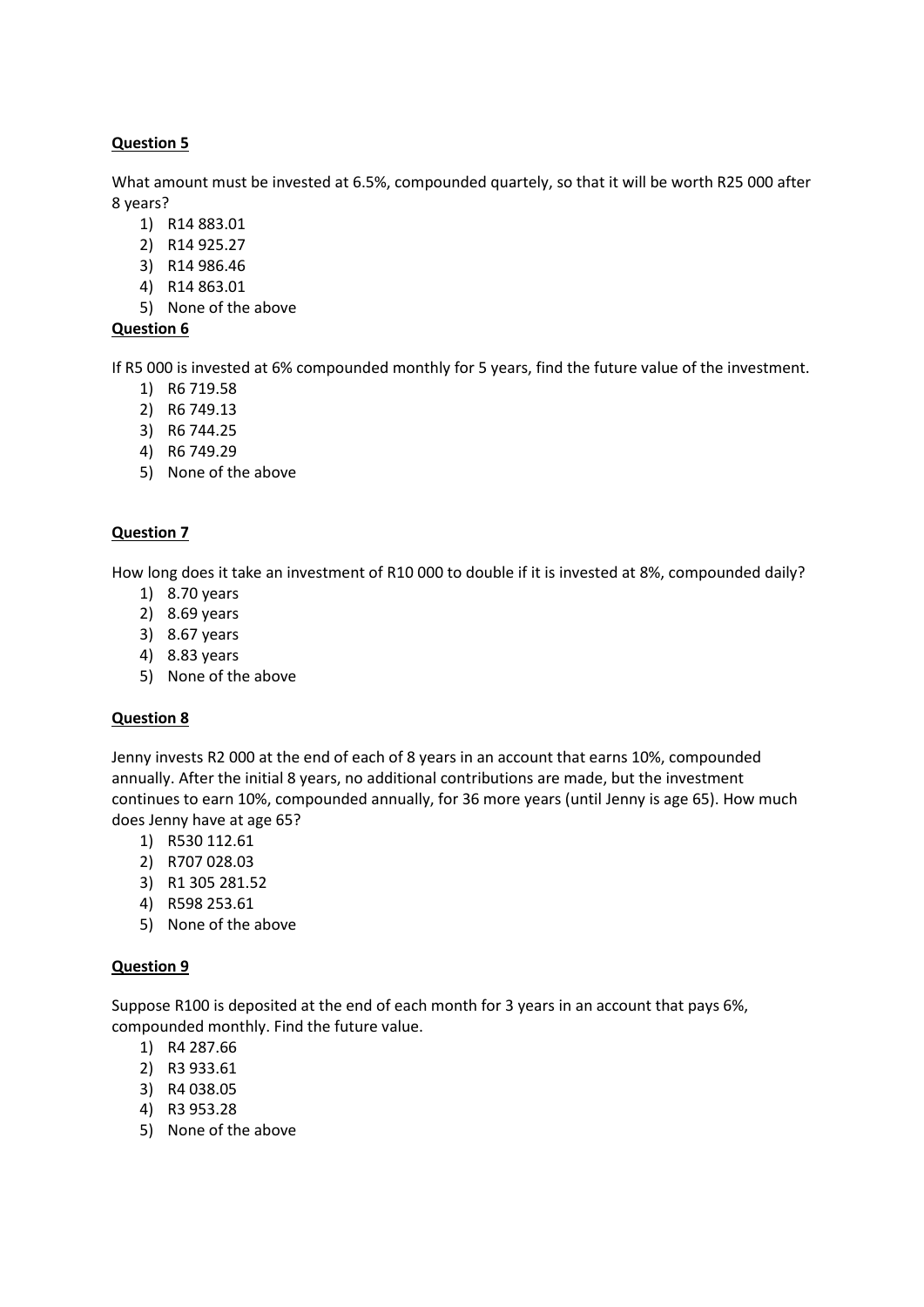A small business invests R10 000 at the end of each month in an account that earns 6% compounded monthly. How long will it take until the business has R1 000 000 toward the purchase of its own office building? (Round your answer up to the next integer)

- 1) 79 months
- 2) 82 months
- 3) 77 months
- 4) 84 months
- 5) None of the above

# **Question 11**

Find the lump sum that one must invest in an annuity in order to receive R1 000 at the end of each month for the next 16 years, if the annuity pays 9%, compounded monthly.

- 1) R151 603.71
- 2) R99 750.72
- 3) R101 572.77
- 4) R426 410.43
- 5) None of the above

## **Question 12**

Find the present value of an annuity that pays R2 000 at the end of each 3-month period for 3.5 years and money is worth 4%, compounded quarterly.

- 1) R26 007.41
- 2) R29 428.12
- 3) R32 185.28
- 4) R29 894.84
- 5) None of the above

#### **Question 13**

What lump sum will be needed to generate payments of R5 000 at the end of each quarter for a period of 5 years if money is worth 7%, compounded quarterly?

- 1) R87 774.26
- 2) R85 230.28
- 3) R83 764.41
- 4) R82 003.95
- 5) None of the above

# **Question 14**

Jack and Jill have R30 000 for a down payment, and their budget can accommodate a monthly mortgage payment of R850.00. What is the most expensive home they can buy if they can borrow money for 30 years at 7.8%, compounded monthly?

- 1) R131 378.02
- 2) R147 030.62
- 3) R133 725.88
- 4) R148 076.79
- 5) None of the above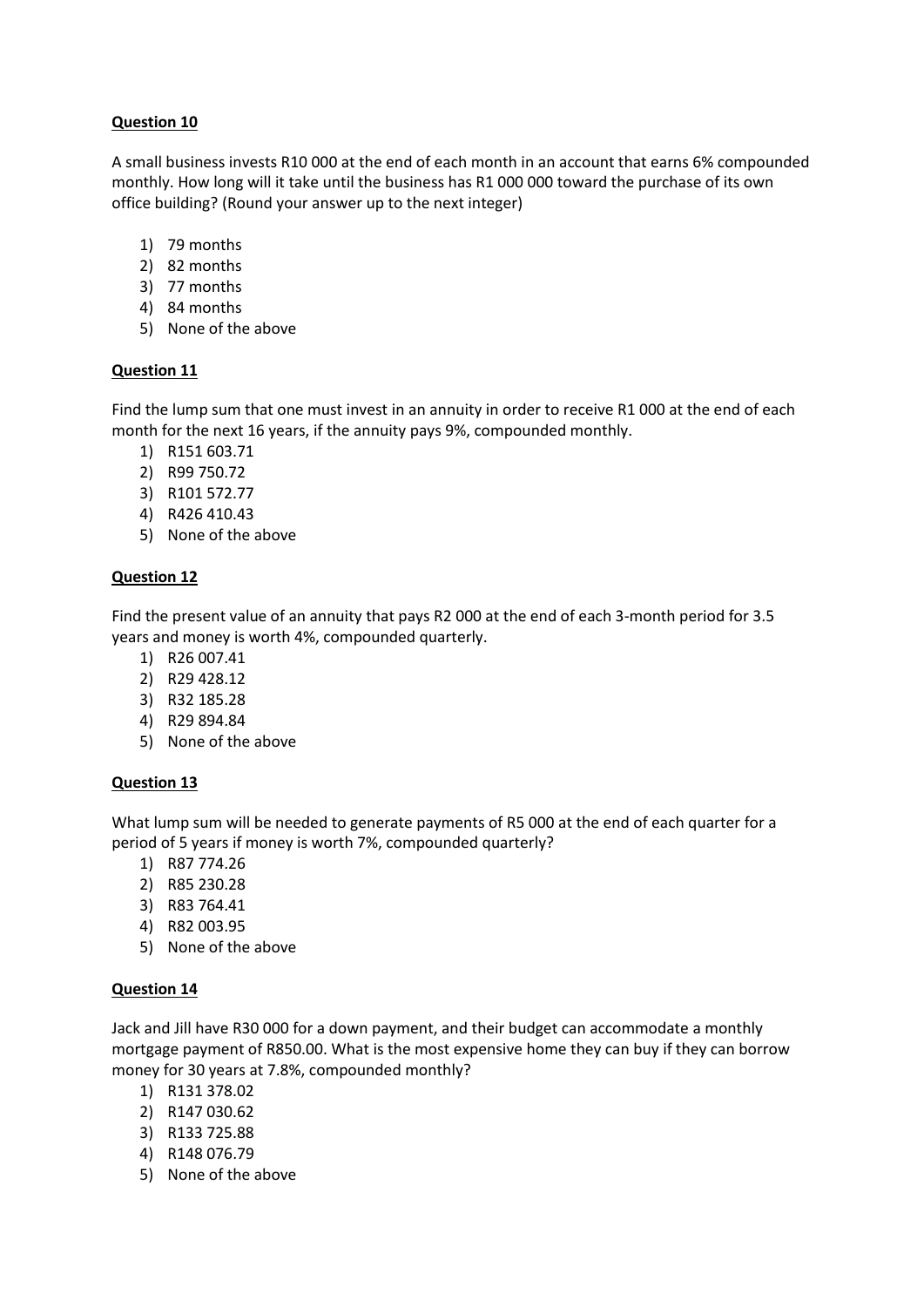Find the amount of each payment if a debt of R25 000 is to be amortized with equal quarterly payments over 6 years, and money is worth 7%, compounded quarterly.

- 1) R847.14
- 2) R873.72
- 3) R1 284.64
- 4) R1 311.22
- 5) None of the above

## **Question 16**

A new college graduate determines that she can afford a car payment of R350 per month. If the car manufacturer is offering a special 2.1% financing rate, compounded monthly for 4 years, how much can she borrow and still have a R350 monthly payment?

- 1) R15 953.73
- 2) R16 100.25
- 3) R17 336.65
- 4) R17 509.81
- 5) None of the above

# **Question 17**

A 42-month car loan has monthly payments of R411.35. If the interest rate is 8.1%, compounded monthly, find the unpaid balance immediately after the 24th payment.

- 1) R4 295.12
- 2) R6 950.13
- 3) R3 828.53
- 4) R9 086.01
- 5) None of the above

#### *Questions 18 to 20 are based on the information below:*

A man buys a house for R200 000. He makes a R50 000 down payment and agrees to amortize the rest of the debt with quarterly payments over the next 10 years. Interest on the debt is 12%, compounded quarterly.

#### **Question 18**

What is the size of the quarterly payments?

- 1) R6 489.36
- 2) R6 636.91
- 3) R8 652.48
- 4) R8 849.21
- 5) None of the above

#### **Question 19**

What is the total amount of the payments?

1) R346 099.20